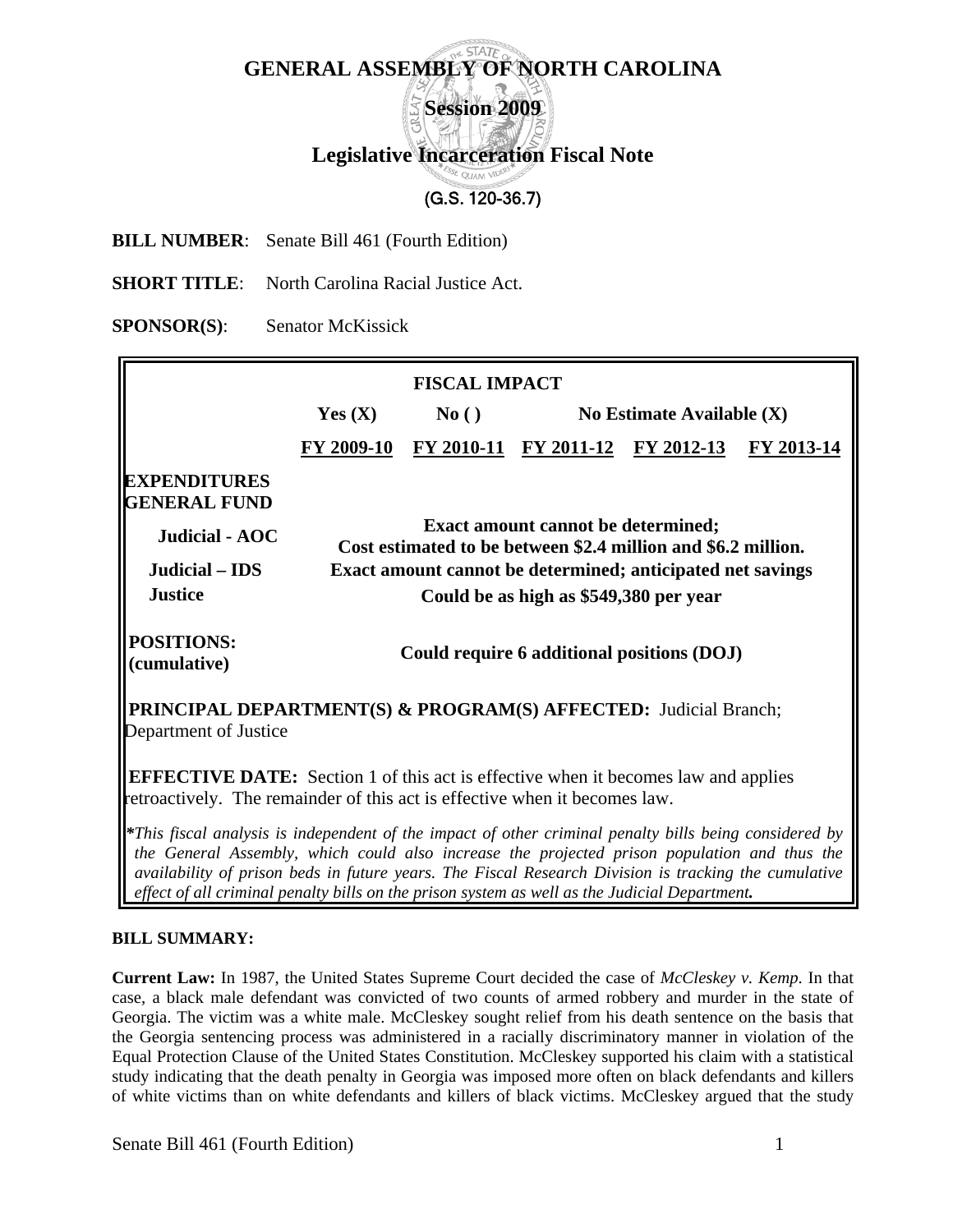indicated that black defendants who killed white victims had the greatest likelihood of receiving the death penalty. In an opinion authored by Justice Lewis Powell, the majority rejected McCleskey's claims, stating that the study failed to establish that any of the decision makers in McCleskey's specific case acted with discriminatory purpose in violation of the Equal Protection Clause.<sup>1</sup>

Under McCleskey, to prevail on a claim that the administration of the capital punishment system violates the Equal Protection Clause, the petitioner must prove that the decision makers in the petitioner's specific case acted with discriminatory purpose and statistical information about the general administration of the capital punishment system is insufficient to support an inference that any of the decision makers in the case acted with discriminatory purpose.

In response to the McCleskey decision, Congress and several state legislatures, including the North Carolina General Assembly, considered versions of the Racial Justice Act. In 1998, Kentucky became the first state to enact the Racial Justice Act. The North Carolina General Assembly last considered a similar Racial Justice Act during the 2007 Regular Session (House Bill 1291: Racial Justice Act), but did not enact it.

**Bill Analysis:** Senate Bill 461, the North Carolina Racial Justice Act, provides a process by which statistical evidence could be used to establish that race was the basis for seeking or obtaining the death penalty.

Senate Bill 461 provides that a finding that race was the basis of the decision to seek or impose the death penalty may be established if the court finds that race was a significant factor in decisions to seek or impose the death penalty in the county, the prosecutorial district, or the judicial district, at the time the death penalty was sought or imposed. Evidence relevant to establish a finding that race was a significant factor may include statistical or other evidence, including sworn testimony of members of the criminal justice system that:

- the death penalty was sought or imposed significantly more frequently for persons of one race than for persons of another race
- the death penalty was sought or imposed significantly more frequently as punishment for capital offenses against persons of one race than as punishment of capital offenses against persons of another race; or
- that race was a significant factor in decisions to exercise peremptory challenges during jury selection

The defendant would have the burden of proving that race was a significant factor in decisions to seek or impose the death penalty in the county, or the judicial district, at the time the death penalty was sought or imposed. The claim could be raised by the defendant at the pretrial conference or in postconviction proceedings, and the court would be required to schedule a hearing on the claim and set a time for the submission of evidence by both parties. If the court finds that race was a significant factor, the court would order that the death penalty not be sought or that a death sentence not be carried out and the defendant resentenced to life imprisonment without parole.

A defendant on death row would be allowed a period of one year from the effective date of the bill to file a motion seeking relief from his or her death sentence upon the ground that racial considerations played a

<sup>&</sup>lt;sup>1</sup> Excerpted from Race and the Death Penalty after McCleskey: A Case Study of Kentucky's Racial Justice Act, Washington and Lee Journal of Civil Rights and Social Justice, Fall (2005)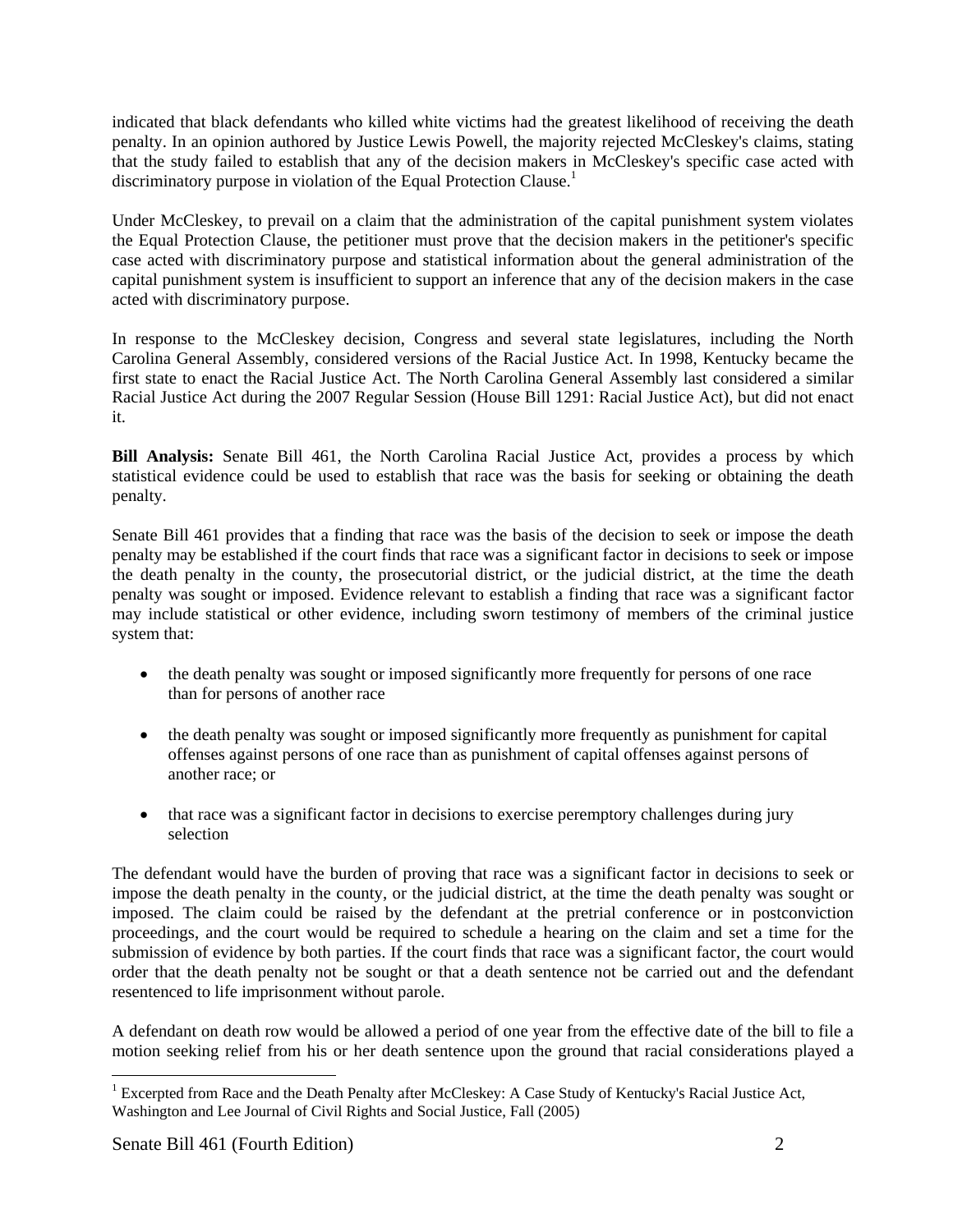significant part in the decision to seek or impose a death sentence. Except as otherwise specified in the bill, the existing provisions of the State's Criminal Procedure Act regarding procedures and hearing on motions for appropriate relief would apply, including the appointment of counsel for indigent defendants and review upon appeal.

The bill provides that assistance rendered by a licensed health care professional in the execution of a person sentenced to death may not be the basis for any disciplinary measures by a health care licensing agency, and that the infliction of the death penalty by lethal injection is not to be construed as the practice of medicine.

*Analaysis adopted from Bill Analysis prepared by Committee Counsel for Judiciary I.* 

#### **ASSUMPTIONS AND METHODOLOGY:**

#### **General**

Fiscal Research requested fiscal impact analysis from the Judicial Branch (the Administrative Office of the Courts and the Office of Indigent Defense) and the Department of Justice on the "Racial Justice Act" (RJA). Because this bill creates a new motion that may be raised by the defense, these agencies do not have historical data from which they can base an estimate of costs or savings. The agencies prepared several possible scenarios and provided the estimated costs and savings for these examples. These scenarios are discussed below.

After reviewing the information provided by the Judicial Branch and the Department of Justice, Fiscal Research expects that the costs incurred by the passage of this bill may be significant but could vary widely, depending on the specific assumptions used to calculate the costs. In their respective fiscal estimates, the Judicial Branch agencies assumed a portion of all applicable cases will pursue motions under this bill while the Department of Justice provided estimates using 100% of all applicable cases. In addition, some calculations used 162 offenders on death row, while others reflected 163 offenders. Thus, Fiscal Research is not able to arrive at a single anticipated cost figure.

#### **Judicial Branch - Courts**

The Administrative Office of the Courts (AOC) provided Fiscal Research with a fiscal impact analysis for this proposed bill. *AOC reports that they are unable to estimate the fiscal impact of this bill but believe that the impact would be substantial.* 

AOC assumes that, according to current case law, largely considering such claims on a constitutional standard, that this bill would greatly expand the ability of defendants to raise and prove the issue of racial disparity in capital cases. Based on an AOC survey of district attorneys, there were 13 first-degree murder cases disposed with death qualified juries (meaning capital trials) during FY 2006-07. AOC does not have this data broken-down by race of the defendant. Based on Department of Correction data, as of April 13, 2009, there were 163 offenders on death row, of which 101 (62%) were non-white.

*AOC is unable to predict with any certainty the number of cases in which this issue would be raised*. However, it seems all but certain that the issue would be raised in many and probably most first-degree murder cases involving the death penalty. AOC has applied some assumptions to estimate the magnitude of the impact; these estimates are discussed below.

If this issue were raised with respect to 80% of the non-white population there would be 81 cases (80% of 101 non-white death row offenders) for which AOC would incur costs. It is possible that the percentage of the non-white population could be greater, and the issue could be raised by white inmates as well, thus increasing the number of potential cases for which AOC would incur a cost.

Senate Bill 461 (Fourth Edition) 3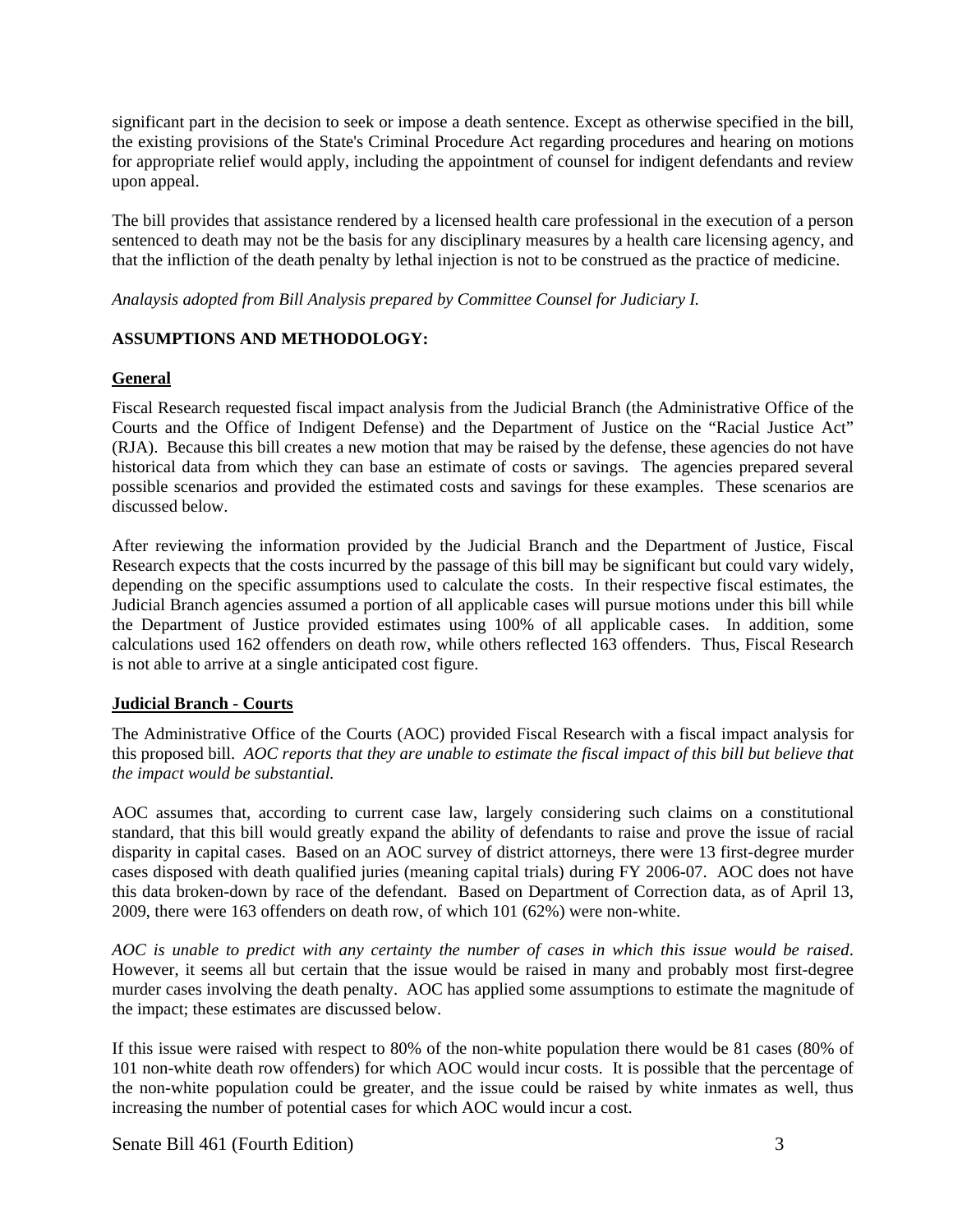If, in a given year, for 13 death penalty trials, the non-white proportion is similar to distribution by race on death row (62%) and the issue is raised by 80% of those defendants, there would be seven cases. AOC believes that the number of new cases each year, however, would likely be much greater. The 13 trials on which this estimate is based is the number of capital trials, per year (not necessarily cases). AOC reports that the issue would likely be raised in cases that do not ultimately go to trial with a death qualified jury (raised pretrial). If the number of such cases were to be the same as the number that eventually do become capital trials (7 cases), the total would be 14 cases.

AOC estimates that costs would range between \$2.4 million to \$6.2 million, not including costs for appeals, appellate transcripts, and other costs for which no estimates are attempted. These estimates are for 95 cases (81 cases currently on death row + 14 new cases projected to proceed capitally), without attempting to distinguish between those that would be heard pretrial versus post-conviction, although some could be both. These costs are itemized below.

*Judges, clerks, and court reporters (in-court time only):* Although AOC has no readily available data, they estimate that with expert testimony on both sides, rebuttals, etc., it could take an overall average of some two or three court days to litigate the issues (sometimes more time and sometimes less, as for cases where the statistical issues – which would not include jury selection in the given case – are similar or the same as those raised before). That would amount to a need for one Superior Court judge, one court reporter, and one deputy clerk (in-court time at six hours per day for two days, for 95 cases would total 1,140 hours of incourt time, equal to one position – this does not include the time judges would spend on these cases in chambers, which could be considerable). The cost would be \$300,392 for the first full year.

*Prosecutorial time:* Prosecutorial preparation time would be substantial. If prosecutorial preparation time would amount to three times the amount of in-court time, the total hours would be the 1,140 in-court hours, plus 3,420 preparation hours, for a total of 4,560 hours. Since these are capital cases, assuming two prosecutors would be appointed (or involved for the State), and assuming the second prosecutor would only spend half that amount of time (or 2,280 hours), the total hours for both attorneys would come to 6,840 hours. The Attorney General and not the District Attorneys would handle much of the work (at least for the post-conviction cases). However, even for cases handled by the Attorney General, substantial District Attorney time would be required, since the cases would be litigating prosecutorial practices. At 6,840 hours there would be need for some six positions, or \$534,975 in the first year.

*Expert witnesses:* AOC initially reported that the cost for expert witnesses would be approximately \$10,000 per case, however, there is a current case in Durham County in which the defendant is challenging the death penalty on a basis similar to that proposed in this legislation. Experts for the State charge \$150 to \$250 per hour and are paid to review the data of the other experts and the basis of the opinions. Costs for the State's expert in the Durham County case have already approached \$25,000 in advance of a possible hearing, and total costs are estimated to be around \$50,000. At \$50,000 per case, 95 cases would cost \$4.75 million in State expert witness time.

The costs for appeals (for defense counsel, the appellate court, production of transcripts, etc.) would also be substantial.

AOC reports that with any cases involving current death row inmates where the court overturned the death sentence and ordered a new trial, the costs for the new trial would be substantial, and if it proceeded on retrial as a capital trial, the costs would be very substantial. On the other hand, to the extent a pretrial hearing resulted in a ruling that causes a case to proceed non-capitally, where it might otherwise have proceed capitally, the subsequent costs for that case would be considerably less.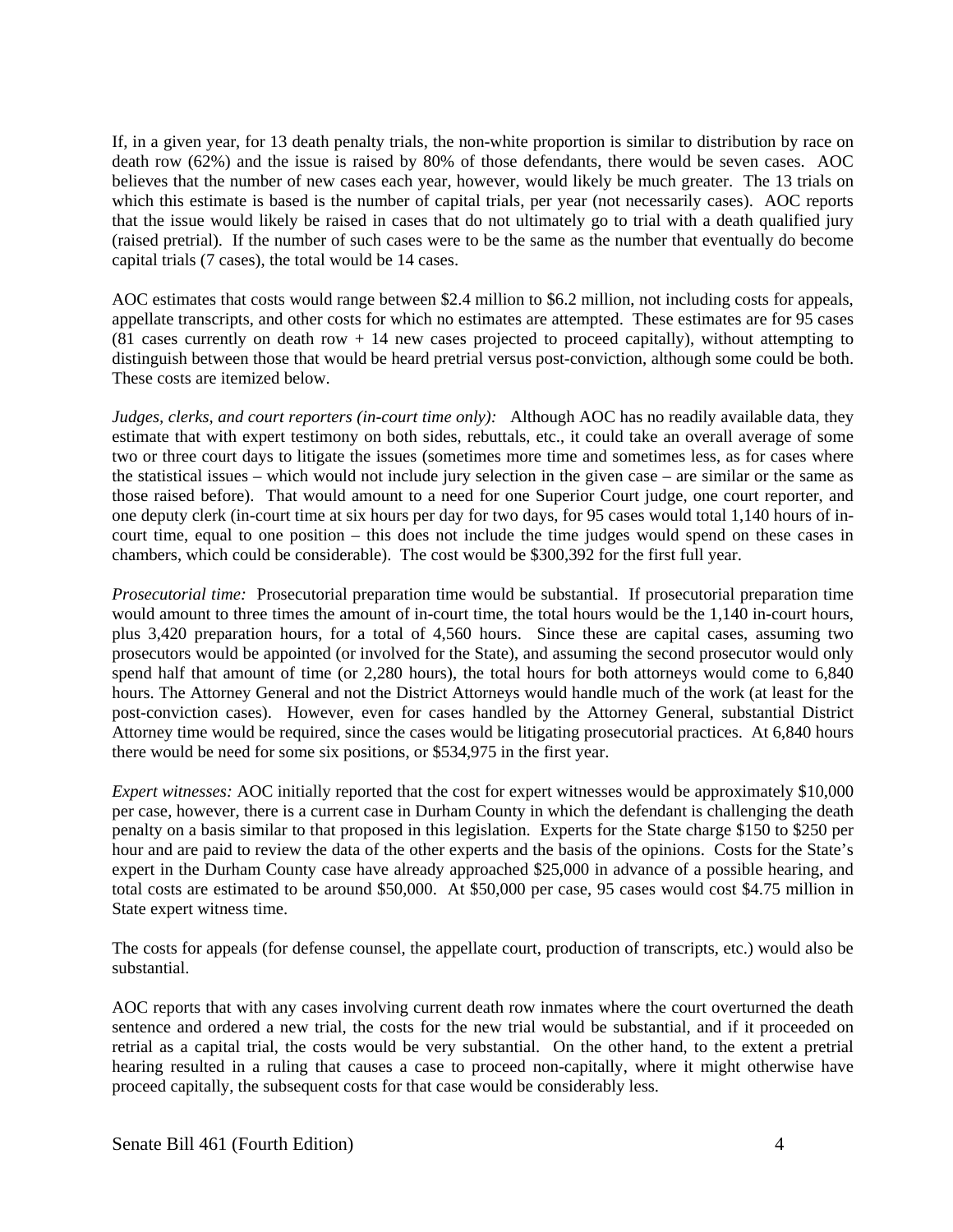While these estimates are rough and there is no certainty regarding the time-frame in which the issues might be raised, AOC believes that it is likely that this bill would result in substantial costs to the courts, prosecution, and indigent defense.

### **Judicial Branch – Office of Indigent Defense Services**

The Office of Indigent Defense Services (IDS) reported to Fiscal Research that they are *not able to provide a reliable figure of anticipated costs or savings that would result from the passage of this bill;* however, they believe that *there will likely be a net savings associated with implementing the bill*.

IDS recommends launching a coordinated statewide statistical study by an independent research entity to produce a baseline of data that may be disaggregated for purposes of analyzing racial discrimination claims by county, district, and division. IDS would seek outside sources of funding, possibly from a not-for-profit foundation, for the study and thus expects that the underlying statistical analysis that will be needed to support claims under the RJA will be available to defense counsel at no cost.

IDS can not offer a qualified estimate of the number of cases that will be litigated under the RJA before the statewide statistical study is complete. If the statewide study does not demonstrate racial discrimination, IDS does not expect there to be any further litigation under the RJA. If, on the other hand, the study demonstrates substantial racial discrimination, the following analysis attempts to provide some educated guesses about the fiscal impact of this legislation. Because it will not be possible to file claims until after the statewide study is complete, IDS assumes that the associated expenditures and savings will not begin until FY 2010-11.

| <b>Race of Defendants</b> | <b>Number of Defendants</b> | <b>Percent of Death Row</b> |  |
|---------------------------|-----------------------------|-----------------------------|--|
| on Death Row              | on Death Row                | <b>Population</b>           |  |
| White                     | 62                          | 38%                         |  |
| <b>Black</b>              | 88                          | 54%                         |  |
| Indian                    |                             | 5.5%                        |  |
| Other                     |                             | 2.5%                        |  |
| Total                     |                             | <b>100%</b>                 |  |

The table below shows the breakdown of the portion of death row defendants by race.

Source: NC Department of Correction

As shown in the chart above, 54% of North Carolina's death row population is black. The agency has provided a scenario of costs associated with this bill. Assuming that 82 post conviction and 8 pre-trail claims are made under this bill, IDS anticipates costs of \$128,267 annually for post-conviction work and around \$50,000 for pretrial work. These cost estimates include attorney time, consulting with the sociologists who performed the statewide statistical study, and investigator time.

Using this scenario, IDS expects the RJA to generate a net savings of \$263,053 for FY 2010-11 through 2012-13 and \$141,320 for FY 2013-14 and beyond. The post-conviction savings estimation accounts for savings on additional post-conviction litigation in state court that would no longer be necessary, including costly ineffective assistance of counsel litigation. In addition, the State will save the entire cost of federal habeas litigation by the Attorney General's office in the cases receiving relief. The pre-trial savings estimation accounts for shortened capital litigation in each case that processed without a capital trial, either through a plea or a non-capital trial. IDS anticipates a savings in averted costs of direct appeal and postconviction litigation.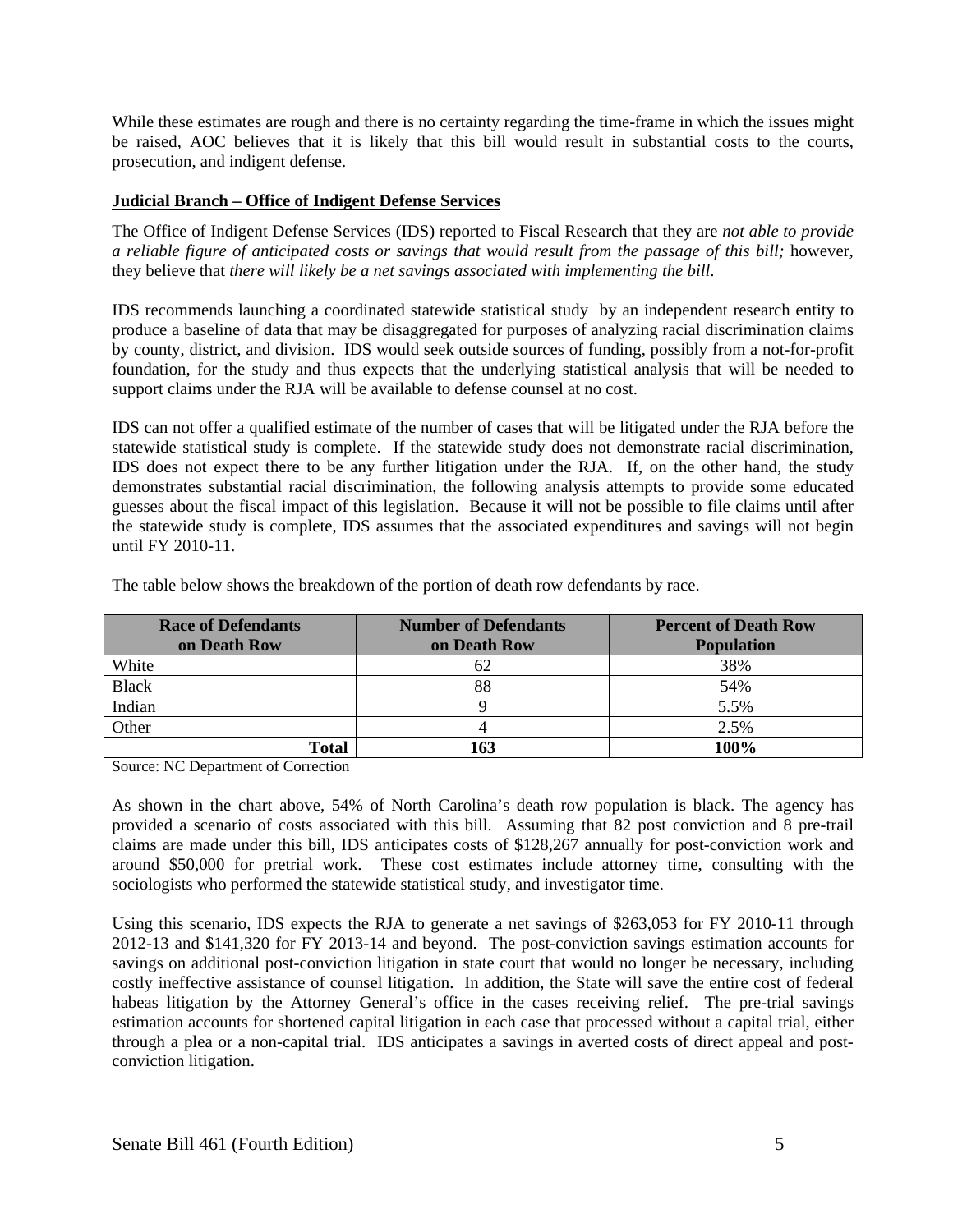#### **Department of Justice**

The Department of Justice (DOJ) reported to Fiscal Research that *the Department anticipates a significant fiscal impact should the proposed bill be passed into law.* 

In preparing their analysis, DOJ assumes that the Department will receive requests from the District Attorneys to handle all claims resulting from the RJA for all 162 convicted murderers currently on death row while those claims are pending in the trial court, in addition to the appellate responsibilities that the Attorney General has by statute.

If DOJ's Criminal Division were to have responsibility to handle these claims in the trial court as well as in the appellate courts, the Capital Litigation Section would need five additional Attorney IV's and a Paralegal I at a cost of \$549,380 per year. The Division did not provide further detail as to the process by which these estimates were constructed.

As the bill is presently written, the RJA allows all current death row inmates regardless of race to file a motion alleging that race was a significant factor in decisions to seek or impose the sentence of death in the county, the prosecutorial district, or the judicial division at the time the death sentence was sought or imposed. Therefore, the RJA goes much further than current case law, *McCleskey v. Kemp,* 481 U.S. 279 (1987), which requires that "to prevail under the *Equal Protection Clause*, [a defendant] must prove that the decision-makers in *his* case acted with discriminatory purpose." *Id*. at 292 (emphasis in original). The RJA provides for relief (vacating the defendant's death sentence to a sentence of life imprisonment without the possibility of parole) if the defendant proves that race was a significant factor in, not necessarily the defendant's own case, but in the decision to seek or impose the sentence of death in other defendants' cases in the county, the prosecutorial district, or the judicial division at the time the death sentence was sought or imposed in the defendant's own case. As such, even non-minority capitally-charged criminal defendants and non-minority current death row defendants, in addition to all minority capitally-charged criminal defendants and minority current death row defendants could challenge their death sentences under the RJA.

Therefore, for purposes of the current fiscal estimates, DOJ assumes that all 162 current death row inmates can, and ultimately will, file motions under the RJA challenging their death sentences. Because the local District Attorneys and their offices may be necessary witnesses to the litigation under the RJA (to testify why they sought the death penalty in specific cases, or whether they implanted any programs prior to the defendant's trial for the purpose of eliminating racial disparities, N.C. General Statute 15A-2011(c), it further is assumed that the local District Attorneys will request the assistance of the Attorney General's Office, specifically the Capital Litigation/Federal Habeas Section, to handle the litigation under the RJA.

Based on the types of evidence that a defendant can use to raise a claim under the RJA, it would take over thirty work days to prepare for and hold a hearing in an average case claiming racial disparity. That work would include:

- 1. A review of the report prepared by any statistical expert hired by the defense;
- 2. A review of any factual data collected by the expert;
- 3. A review of data showing prosecutorial decisions in the county in question, other counties in that district, and other districts in the Judicial Division;
- 4. Interviews of the District Attorney, Assistant District Attorneys, and any former District Attorney or District Attorneys who handled capital cases during the relevant time period in the county at issue, the district, and any district in the Judicial Division;
- 5. Consultation with a statistical expert hired by the State to review relevant data
- 6. Legal research
- 7. Preparation of motions, responses, and briefs for the trial court level
- 8. Appearance at a hearing which would take at least several days

Senate Bill 461 (Fourth Edition) 6